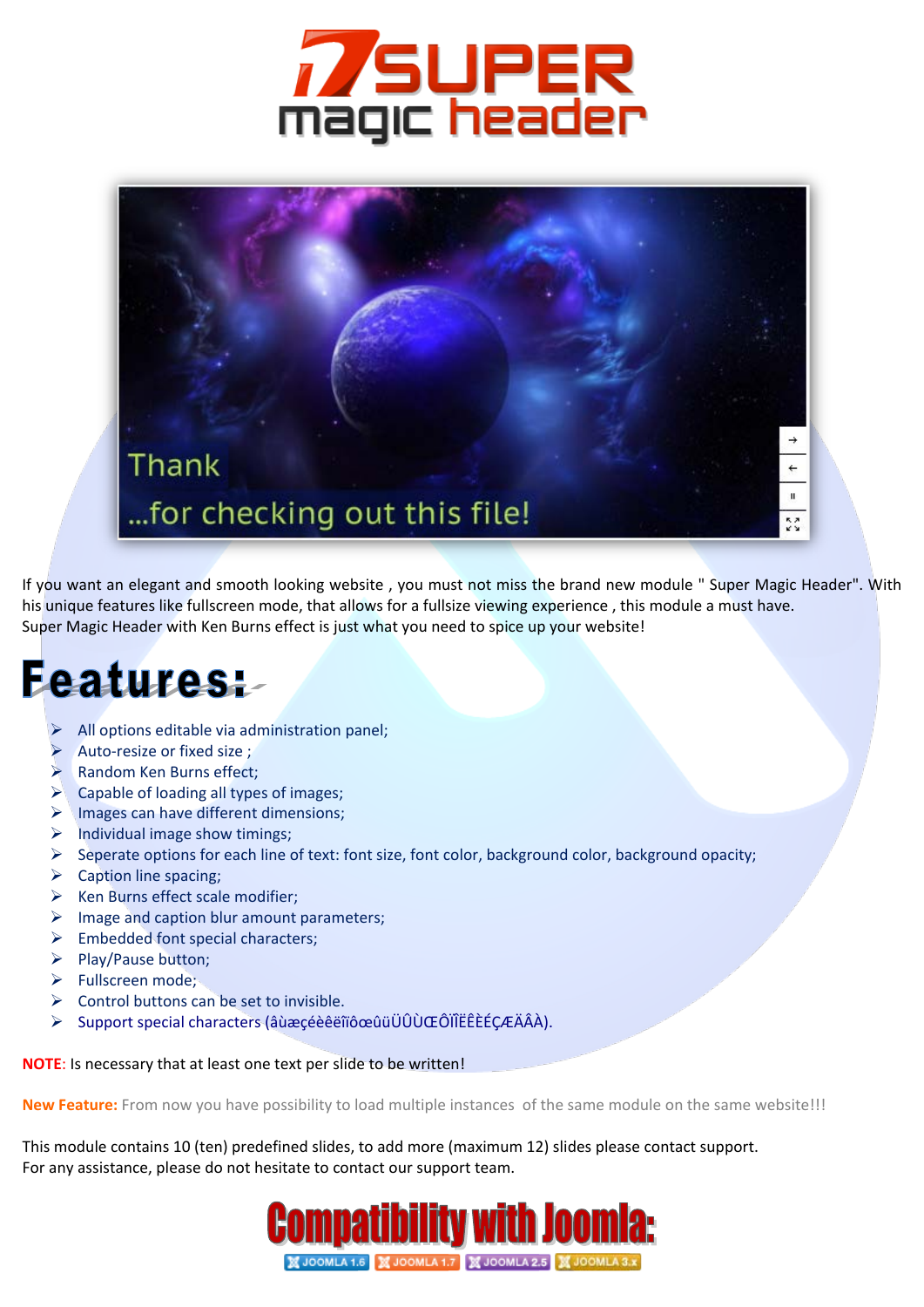| <b>Super Magic Header</b><br>(version:2.0.2) | <b>7/SUPER</b><br>Mode 2 (Google) <b>offlice Cycle in Predict</b> |
|----------------------------------------------|-------------------------------------------------------------------|
| <b>Module Class Suffix</b>                   |                                                                   |
| SWFObject script                             | Mode 1 (Local)                                                    |
| Debug Mode                                   | No (Recommended) v                                                |
| Multiple Instances                           | $O$ nginal $\vee$                                                 |
| <b>Global Settings</b>                       |                                                                   |
| <b>Global Width</b>                          | 590                                                               |
| <b>Global Height</b>                         | 300                                                               |
| <b>Controls Visible</b>                      | Show<br>Hide                                                      |
| Scale Modifier                               | 1.15                                                              |
| <b>Fade Time</b>                             | n                                                                 |
| Image Blur                                   | 0                                                                 |
| Image Blur Fadetime                          | O                                                                 |
| <b>Caption BG Blur</b>                       | 10                                                                |
| <b>Caption Text Blur</b>                     | 10                                                                |
| Caption BG Fadetime                          | 1                                                                 |
| <b>Caption Text Fadetime</b>                 | l1                                                                |
| Caption Line Spacing                         | 1                                                                 |

- Module Class Suffix A suffix to be applied to the css class of the module (table.moduletable), this allowsindividual module styling; SWFObject script - **Mode 1** will use a local copy. **Mode 2** will use the file hosted by Google. **Mode 3** will disable insertion but it will use the code;
- Debug Mode No (Recommended);
- Multiple Instances This parameter allow to load multiple instances of the same module on the same website. **How It Works:** Make a copy of this module. After that, in the new copy set this parameter to "**Copy 1**"! Same, for other instances, but set this parameter to "Copy 2, Copy 3 .... ".

## **GLOBAL SETTINGS:**

- $\triangleright$  Global Width Set the global stage width;
- $\triangleright$  Global Height Set the global stage height;
- $\triangleright$  Controls Visible Choose if you want to show controls or not;
- $\triangleright$  Scale Modifier Ken Burns effect scaling modifier (1.15 is 115% of the banner dimension);
- $\triangleright$  Fade Time Choose fade time for images;
- $\triangleright$  Image Blur Choose amount of blur for images;
- > Image Blur Fadetime Time till image blur fades out;
- $\triangleright$  Caption BG Blur Amount of caption background blur;
- $\triangleright$  Caption Text Blur Amount of caption text blur;
- Caption BG Fadetime Fade time for caption background;
- $\triangleright$  Caption Text Fadetime Fade time for caption text;
- $\triangleright$  Caption Line Spacing Line spacing between captions in pixels.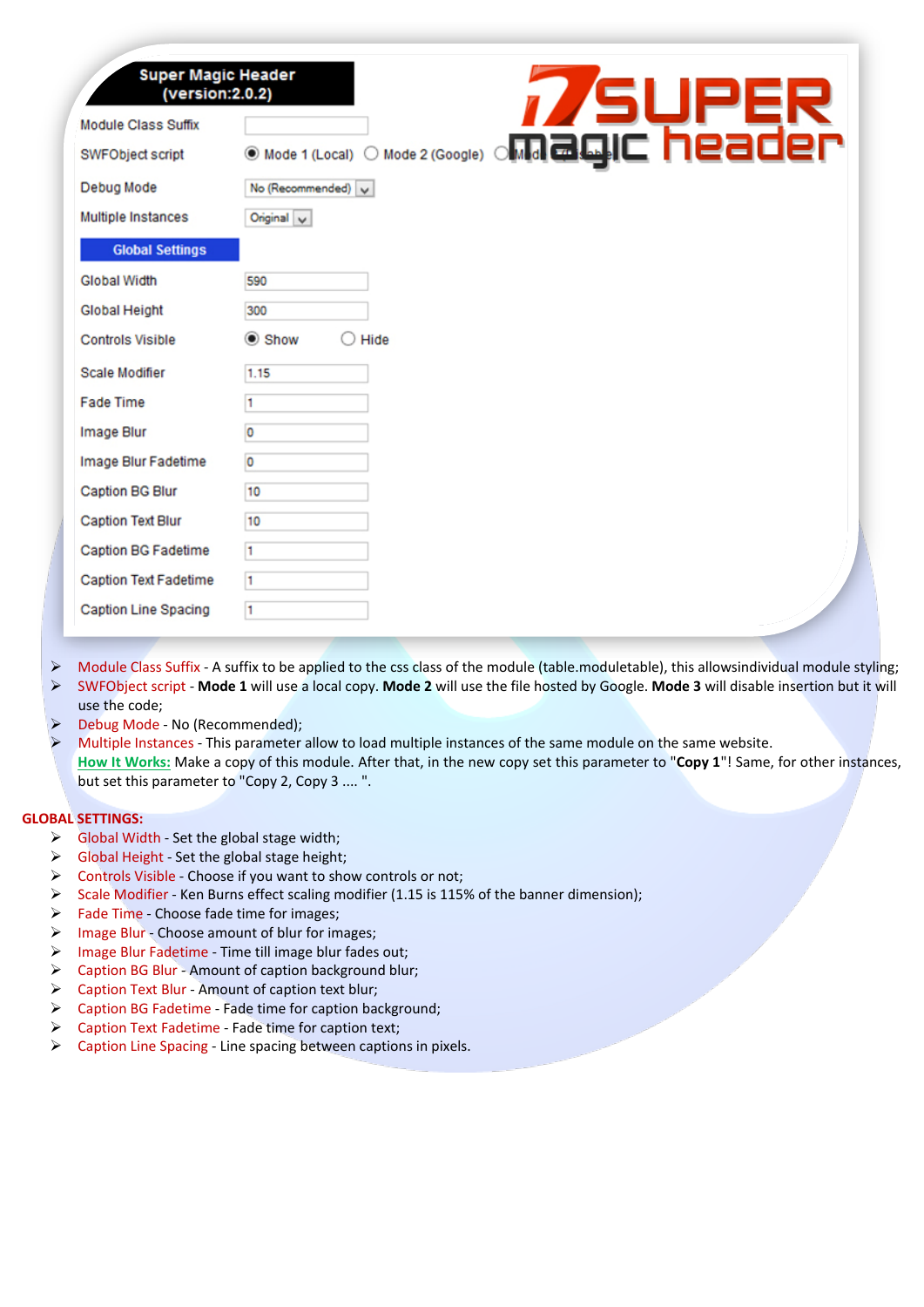| Preview<br>Clear<br>Select<br>Choose Image<br>modules/mod_smh/images/header1.jpg<br>Image Time<br>5<br>1st description<br>26<br><b>OxFFFFFF</b><br>0x130d0a<br>50<br>● New Window ○ Same Window<br>Welcome to Super Magic Header<br>2nd description<br>$\odot$ NO<br>$\bigcirc$ Yes<br>18<br><b>OxFFFFFF</b><br>0xff0066<br>50<br>● New Window<br>Same Window<br>$\left( \begin{array}{c} \end{array} \right)$<br>3rd description<br>$\odot$ NO<br>$\bigcirc$ Yes<br>36<br>Oxode800<br>0x151517<br>50<br>● New Window ○ Same Window | <b>de 1 settings</b><br>able Slide | ● Yes<br>$\bigcirc$ No |  |
|-------------------------------------------------------------------------------------------------------------------------------------------------------------------------------------------------------------------------------------------------------------------------------------------------------------------------------------------------------------------------------------------------------------------------------------------------------------------------------------------------------------------------------------|------------------------------------|------------------------|--|
|                                                                                                                                                                                                                                                                                                                                                                                                                                                                                                                                     |                                    |                        |  |
|                                                                                                                                                                                                                                                                                                                                                                                                                                                                                                                                     |                                    |                        |  |
| Font Size<br>Font Color<br><b>BG</b> Color<br><b>Url Link</b><br>Target<br><b>Text Description</b><br><b>Show Text</b><br>Font Size<br>Font Color<br><b>BG</b> Color<br><b>BG Transparency</b><br><b>Url Link</b><br>Target<br><b>Text Description</b><br><b>Show Text</b><br>Font Size<br><b>Font Color</b><br><b>BG Color</b><br><b>BG Transparency</b><br><b>Url Link</b><br>Target<br><b>Text Description</b>                                                                                                                   |                                    |                        |  |
|                                                                                                                                                                                                                                                                                                                                                                                                                                                                                                                                     |                                    |                        |  |
|                                                                                                                                                                                                                                                                                                                                                                                                                                                                                                                                     |                                    |                        |  |
|                                                                                                                                                                                                                                                                                                                                                                                                                                                                                                                                     |                                    |                        |  |
|                                                                                                                                                                                                                                                                                                                                                                                                                                                                                                                                     | <b>BG Transparency</b>             |                        |  |
|                                                                                                                                                                                                                                                                                                                                                                                                                                                                                                                                     |                                    |                        |  |
|                                                                                                                                                                                                                                                                                                                                                                                                                                                                                                                                     |                                    |                        |  |
|                                                                                                                                                                                                                                                                                                                                                                                                                                                                                                                                     |                                    |                        |  |
|                                                                                                                                                                                                                                                                                                                                                                                                                                                                                                                                     |                                    |                        |  |
|                                                                                                                                                                                                                                                                                                                                                                                                                                                                                                                                     |                                    |                        |  |
|                                                                                                                                                                                                                                                                                                                                                                                                                                                                                                                                     |                                    |                        |  |
|                                                                                                                                                                                                                                                                                                                                                                                                                                                                                                                                     |                                    |                        |  |
|                                                                                                                                                                                                                                                                                                                                                                                                                                                                                                                                     |                                    |                        |  |
|                                                                                                                                                                                                                                                                                                                                                                                                                                                                                                                                     |                                    |                        |  |
|                                                                                                                                                                                                                                                                                                                                                                                                                                                                                                                                     |                                    |                        |  |
|                                                                                                                                                                                                                                                                                                                                                                                                                                                                                                                                     |                                    |                        |  |
|                                                                                                                                                                                                                                                                                                                                                                                                                                                                                                                                     |                                    |                        |  |
|                                                                                                                                                                                                                                                                                                                                                                                                                                                                                                                                     |                                    |                        |  |
|                                                                                                                                                                                                                                                                                                                                                                                                                                                                                                                                     |                                    |                        |  |
|                                                                                                                                                                                                                                                                                                                                                                                                                                                                                                                                     |                                    |                        |  |
|                                                                                                                                                                                                                                                                                                                                                                                                                                                                                                                                     |                                    |                        |  |
|                                                                                                                                                                                                                                                                                                                                                                                                                                                                                                                                     |                                    |                        |  |
|                                                                                                                                                                                                                                                                                                                                                                                                                                                                                                                                     |                                    |                        |  |
|                                                                                                                                                                                                                                                                                                                                                                                                                                                                                                                                     |                                    |                        |  |
|                                                                                                                                                                                                                                                                                                                                                                                                                                                                                                                                     |                                    |                        |  |
|                                                                                                                                                                                                                                                                                                                                                                                                                                                                                                                                     |                                    |                        |  |
|                                                                                                                                                                                                                                                                                                                                                                                                                                                                                                                                     |                                    |                        |  |
|                                                                                                                                                                                                                                                                                                                                                                                                                                                                                                                                     |                                    |                        |  |

## **SLIDE SETTINGS:**

- Enable Slide Choose if you want to enable or disable a specific image;
- Choose Image Select (upload) or specify the location of the image that should be loaded in the slide;
- Image Time You can set the image duration time (seconds);